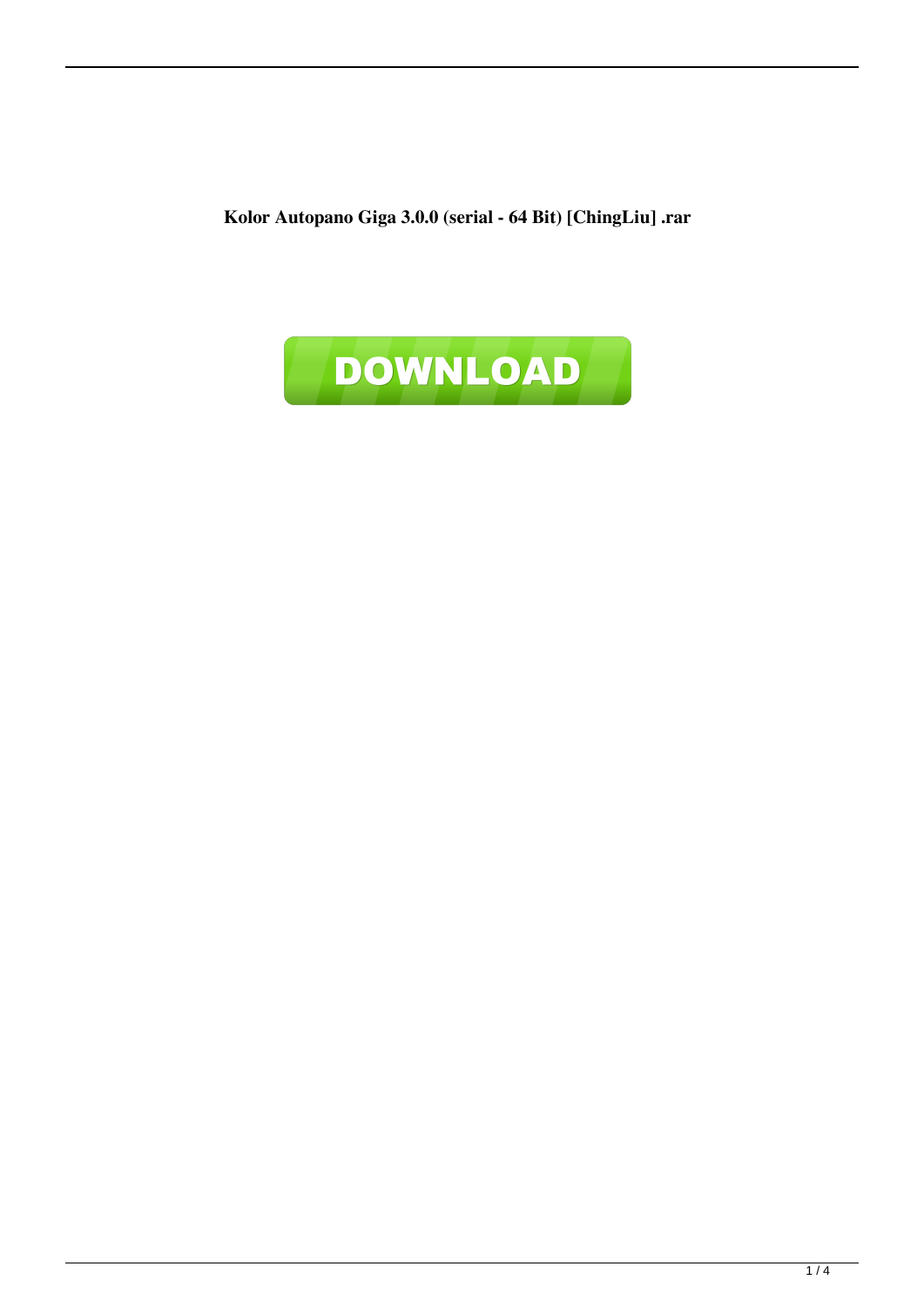.zip - A new version of 'Autopano Giga' is available. The program can also be used as a plug-in. The program can also be used as a plug-in for many other applications. It adds additional functions and fixes bugs. When installed, the program will appear under 'Add/Remove Programs' in the control panel of Windows. Alternatively you can use the executable file by double-clicking on it. The executable file 'Autopano Giga' (version 3.0.0) has been tested with Windows XP. It is not compatible with Windows Vista and Windows 7. Also it is not compatible with Windows 2000. Note: It is not compatible with Windows CE, Windows ME or other operating systems. You can find the updated files for this release in the compressed archive 'Giga 3.0.0.R1.rar'. The download links can be found in the 'CHINGLIU' folder. When you unpack the archive, there are also a lot of instructions for you in the 'READ.TXT' file. Of course you can also read the 'READ.TXT' file online! Please, read the 'READ.TXT' file to ensure that you have the latest information about your hardware and the newest released version of the software. Read the 'READ.TXT' file before you install the software. For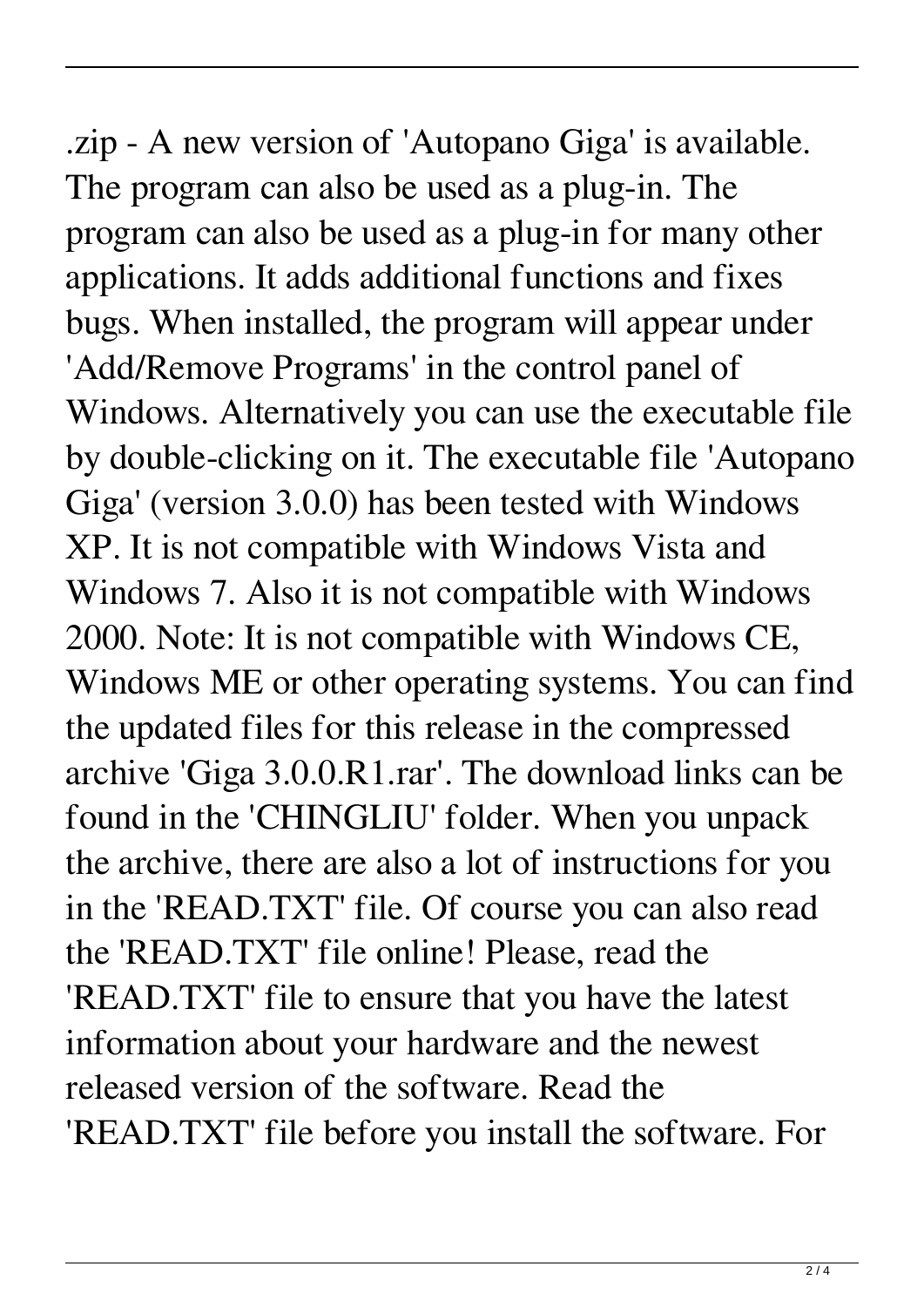problems, please send a detailed e-mail to chingliu@autopano.ch. After you read the 'READ.TXT' file, you must ensure that the software works on your hardware and that the 'AutoPano Giga' executable file is correctly installed. Otherwise you may not be able to run it! Giga 3.0.0 is a development version and should NOT be used by people who do NOT want to receive future development versions. The development versions of Giga have many new features and improvements over the stable releases. This is your opportunity to get involved into the future development of the software. Please, do not get attached to Giga 3.0.0. Use it only to test the new features. If you are interested in future developments, please, visit the forum. If you encounter problems with the software, please, send a detailed e-mail to chingliu@autopano.ch.Summary Fruit-Loop, an independent (unbiased) blog designed to inform consumers and provide consumer education and help you get the most for your